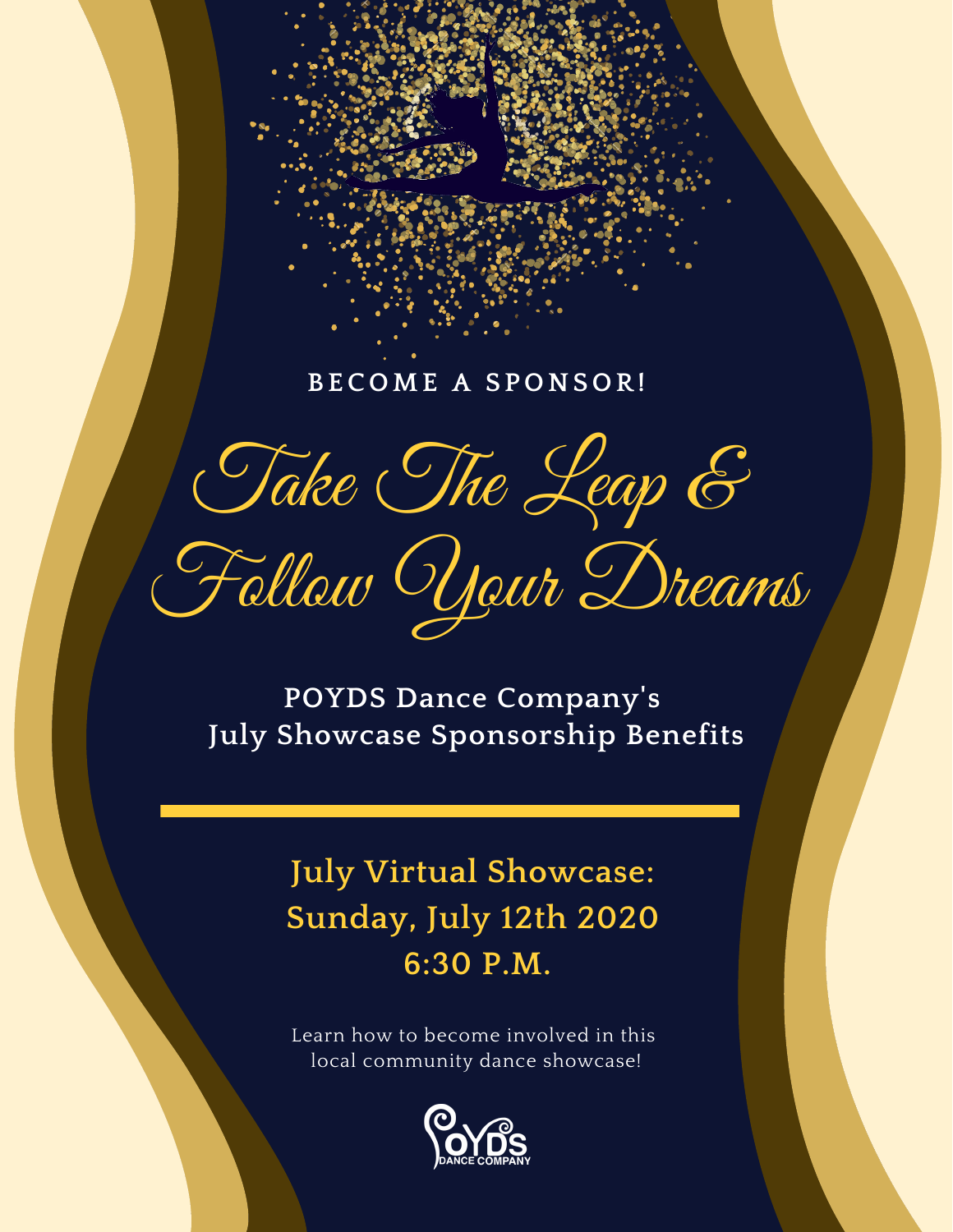Poyds Dance Company

## **2020 Showcase Sponsorship Benefits**

#### **SHOWSTOPPER - \$350**

Large Logo On Showcase Press Announcement (The Crete News) Large Logo Highlighted in Virtual Showcase Opening Credits Large Logo Highlighted in Virtual Showcase Ending Credits Logo On Official Facebook Event Page Announcement Logo Printed on all promotional and marketing materials Logo On Official Website Advertisement Complementary Virtual Ticket Link Event E-Blast

#### **CENTER STAGE - \$225**

Small Logo Highlighted in Virtual Showcase Ending Credits Small Logo Listed in Press Announcement (The Crete News) Small Logo On Official Website Advertisement Business Name on all promotional and marketing materials Complimentary Virtual Ticket Link Event E-Blast

#### **STARDOM- \$100 or less**

Business Name on all promotional and marketing materials Complimentary Virtual Ticket Link Event E-Blast

> **Sponsorship Deadline: Monday, June 29th by 6:00pm**

**Contact Us: POYDS Dance Company poydsdanceco@gmail.com 402-418-2009**